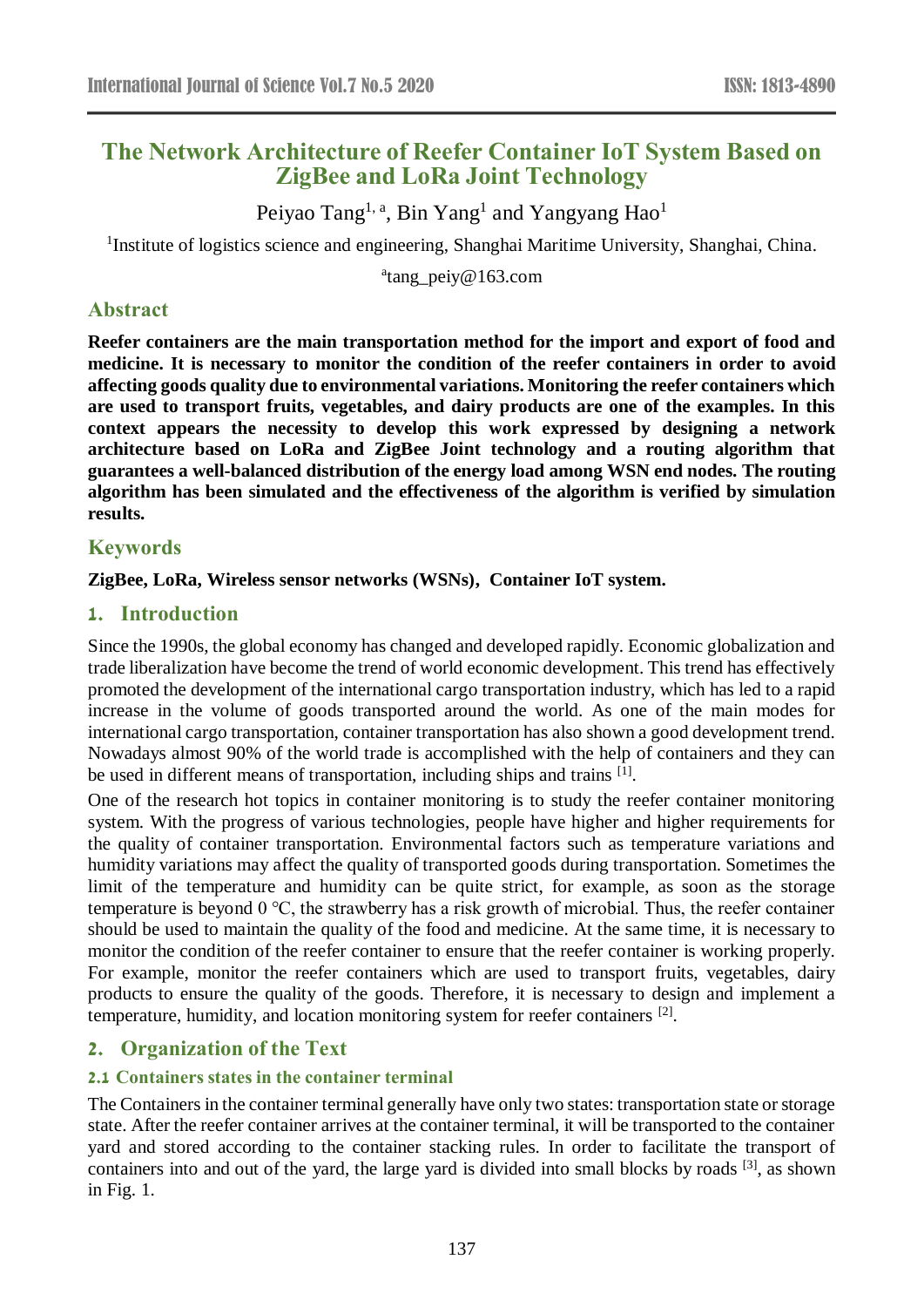

Fig. 1 The architecture of the container storage yard (top view)

In each storage block, the container is divided into multiple and orderly stacks. Generally, as shown in Fig. 2, each stack is composed of 30 containers, 6 containers are placed horizontally and 5 containers are placed vertically.



Fig. 2 The containers stored in the container yard

Data communication is mainly divided into two parts. In the first part, the end node acquires the data through the sensors and transmits them to the based station. Then, the based station transfers the data to the server and real-time displays it in on the web application.

### **2.2 The network Architecture**

Because the reefer containers often store the items that are easily deteriorated by the temperature and humidity and have a high value. Thus, the first principle of designing the transmission architecture is to ensure that all of the reefer containers are under monitoring. Due to the high mobility of the reefer containers, it is very difficult to frequently replace batteries that support power to monitoring equipment. Therefore, the second design principle of the communication architecture is to minimize the energy consumption of the monitoring equipment under the condition that each reefer container can be monitored.

LoRa<sup>[4]</sup> and ZigBee<sup>[5]</sup> can meet the requirements of low power consumption. LoRa can transmit data within more than 5km in outdoors and is more suitable for large areas context, such as a container terminal. LoRa systems are also consuming less energy than ZigBee [6]. When the reefer containers are in the state of being transported in the container terminal, the most ideal transmission method is to directly transfer data to the LoRa gateway through LoRa. When the containers are in the storage yard, as shown in Fig. 3, the containers in the upper layer can transmit data to the LoRa gateway by using LoRa directly, but the containers in the lower layer will be blocked by other containers and cannot transmit data to the gateway through LoRa.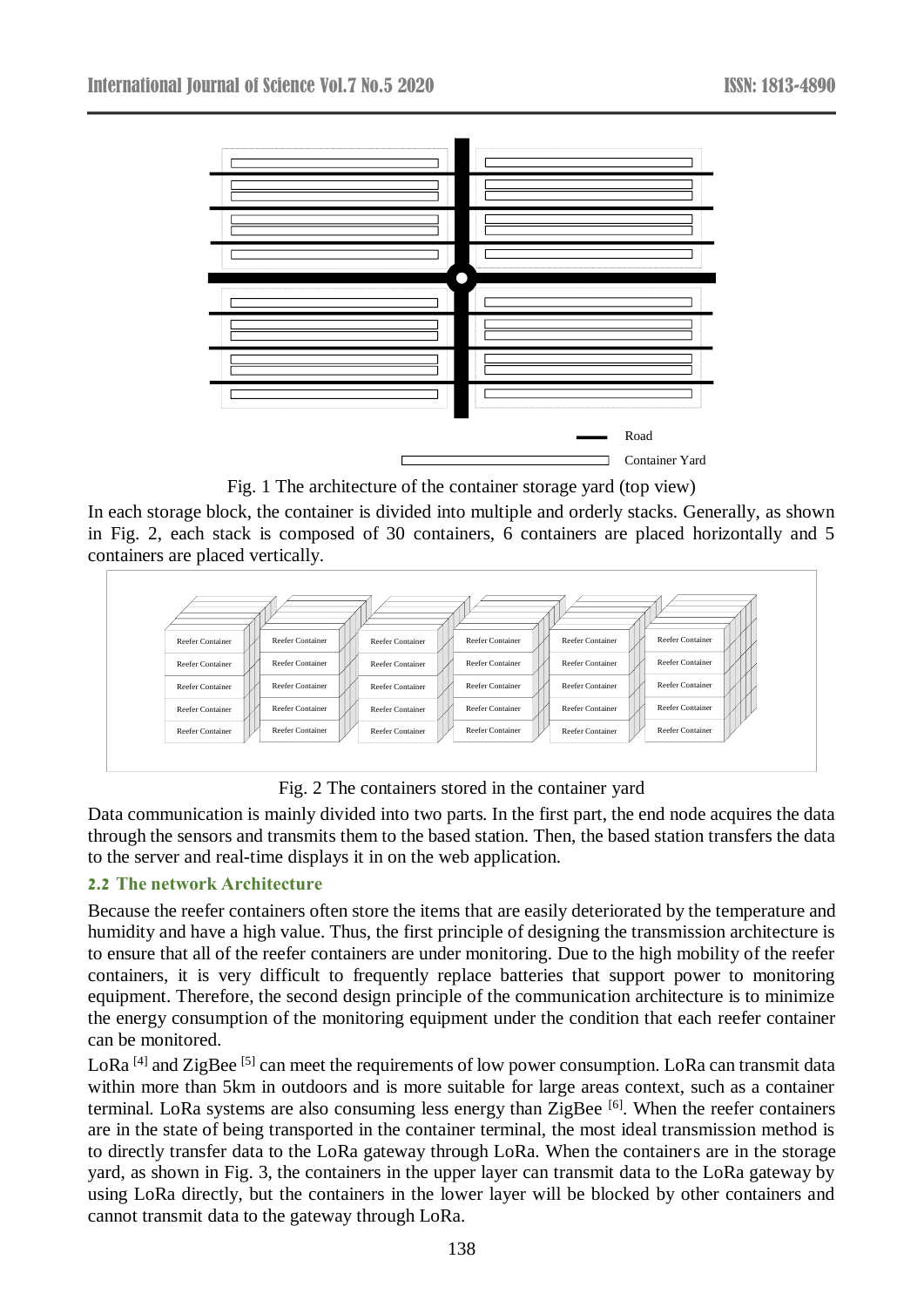

- LoRa link that can not tranfer data from end nodes to base station successfully

Fig. 3 The containers stored in the container yard

A Network architecture is proposed to solve the LoRa communication link which blocks by containers. Both LoRa and ZigBee communication modules are included in each monitoring terminal. When the WSN end node can use the LoRa module to transmit data to the LoRa gateway, the data is directly transmitted by using LoRa, and these devices are referred to as Advance Node (LoRa&ZigBee available). But some containers are in the lower layer of the storage yard and the WSN end node cannot directly use LoRa to transmit the data to the gateway, and these devices are referred to as Normal Node (only ZigBee available). As shown in Fig. 4, the Normal Node transfer the data to the Advance Node which is in the same ZigBee network (Some containers are undoubtedly on the upper layer, thus, in each ZigBee network there are undoubtedly have some nodes can communicate with the gateway). Those WSN end nodes that receive data from Normal Nodes and forward data to the gateway can be referred to as Cluster Head. After the Cluster Head receives the data packets from the Normal Node, it will aggregate the packets and forward it to the gateway.



Fig. 4 The wireless communication architecture based on Lora and ZigBee protocols

## **3. Design of the routing algorithm**

References According to the stacking principle of the port yard, we can know that each storage unit is composed of 30 containers, 6 containers are placed horizontally and 5 containers are placed vertically.

Therefore, a storage yard is composed of 30 containers, that is, a ZigBee network is also composed of 30 nodes. As shown in Fig. 5, according to the size of the reefer containers, 30 nodes are distributed in an area of 14628 mm in length and 12955 mm in width.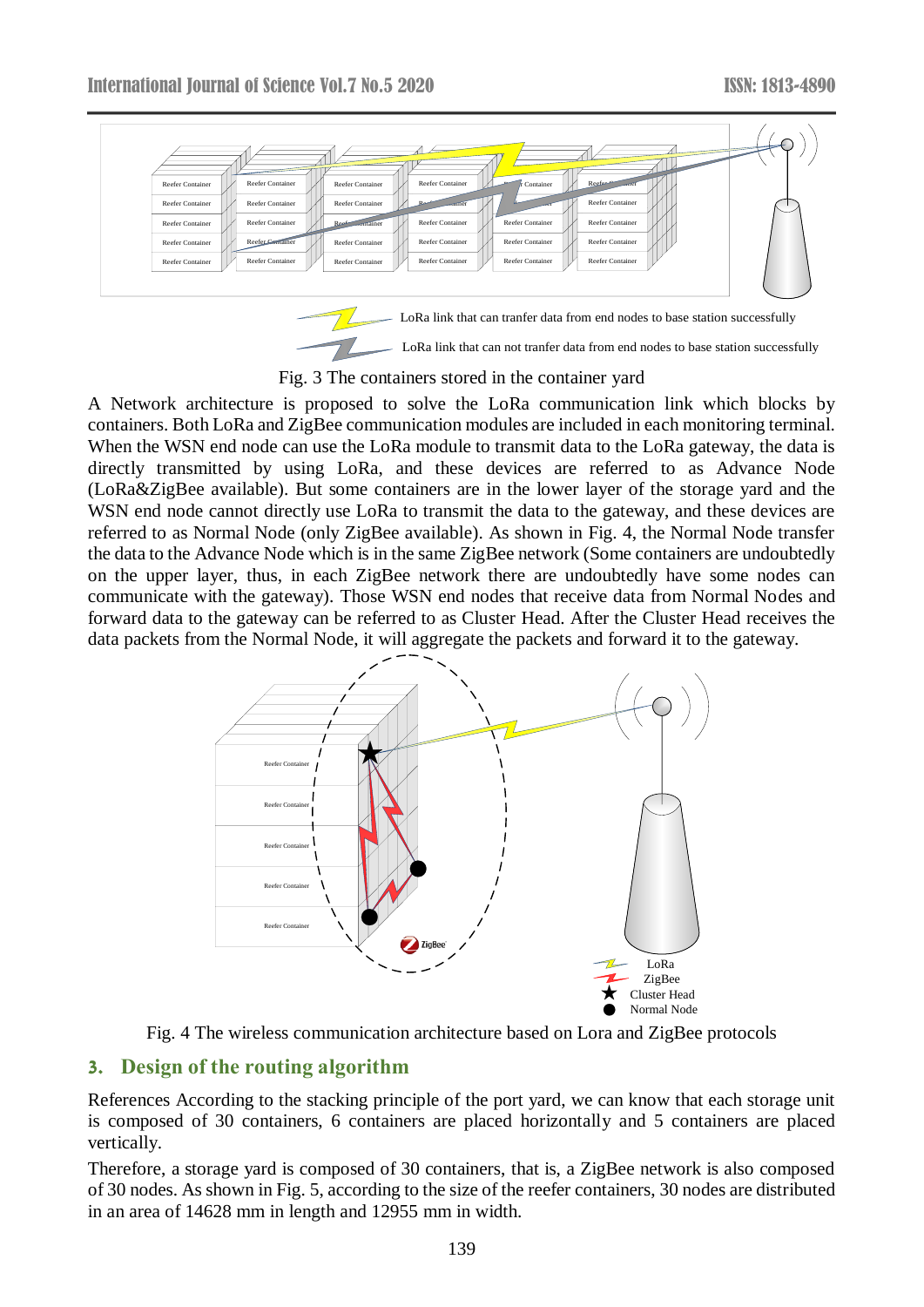

Fig. 5 The ZigBee network area for a storage unit

The 6 nodes in the upper of the area which can communicate with the LoRa gateway are Advance Nodes. The Advance Nodes has the possibility of becoming the Cluster Head, other nodes are Normal Nodes which can only transmit data to the Cluster Head.

Based on the proposed network architecture, an algorithm was designed which is suitable for this architecture. The algorithm is to calculate that in the ZigBee network, how many Advance Node (LoRa&ZigBee available) should become Cluster Head at the same time will extend the stability period (time interval before the death of the first sensor) of WSN. If the optimal number of Cluster Nodes is 2, in the ZigBee network there should be 2 Cluster Heads. Thus, the Normal Nodes should transfer data to the 2 Cluster Heads, and the Cluster Heads forward data from the Normal Nodes to LoRa gateway.

#### **3.1 The optimal number of Cluster Nodes**

In order to calculate the optimal number of Cluster Nodes, it is necessary to use the radio energy dissipation model.





According to the radio energy dissipation model illustrated in Fig. 6 [7], in order to achieve an acceptable SNR (Signal-Noise Ratio) in transmitting L bit packet over a distance *d* , the energy consumed by the radio is given by:

$$
E_{TX}(\mathbf{L}, d) = \begin{cases} L \cdot E_{elec} + L \cdot \in_{fs} d^{2} & \text{if } d < d_{0} \\ L \cdot E_{elec} + L \cdot \in_{mp} d^{4} & \text{if } d \ge d_{0} \end{cases} \tag{1}
$$

Where  $E_{elec}$  is the energy dissipated per bit to run the transmitter or the receiver circuit,  $\epsilon_{fs}$  and  $\epsilon_{mp}$ depend on the transmitter amplifier model, and *d* is the distance between the sender and the receiver. Assume that the number of the WSN end node is n, the number of the Advance Nodes is m and the number of the Cluster Head is *<sup>k</sup>* .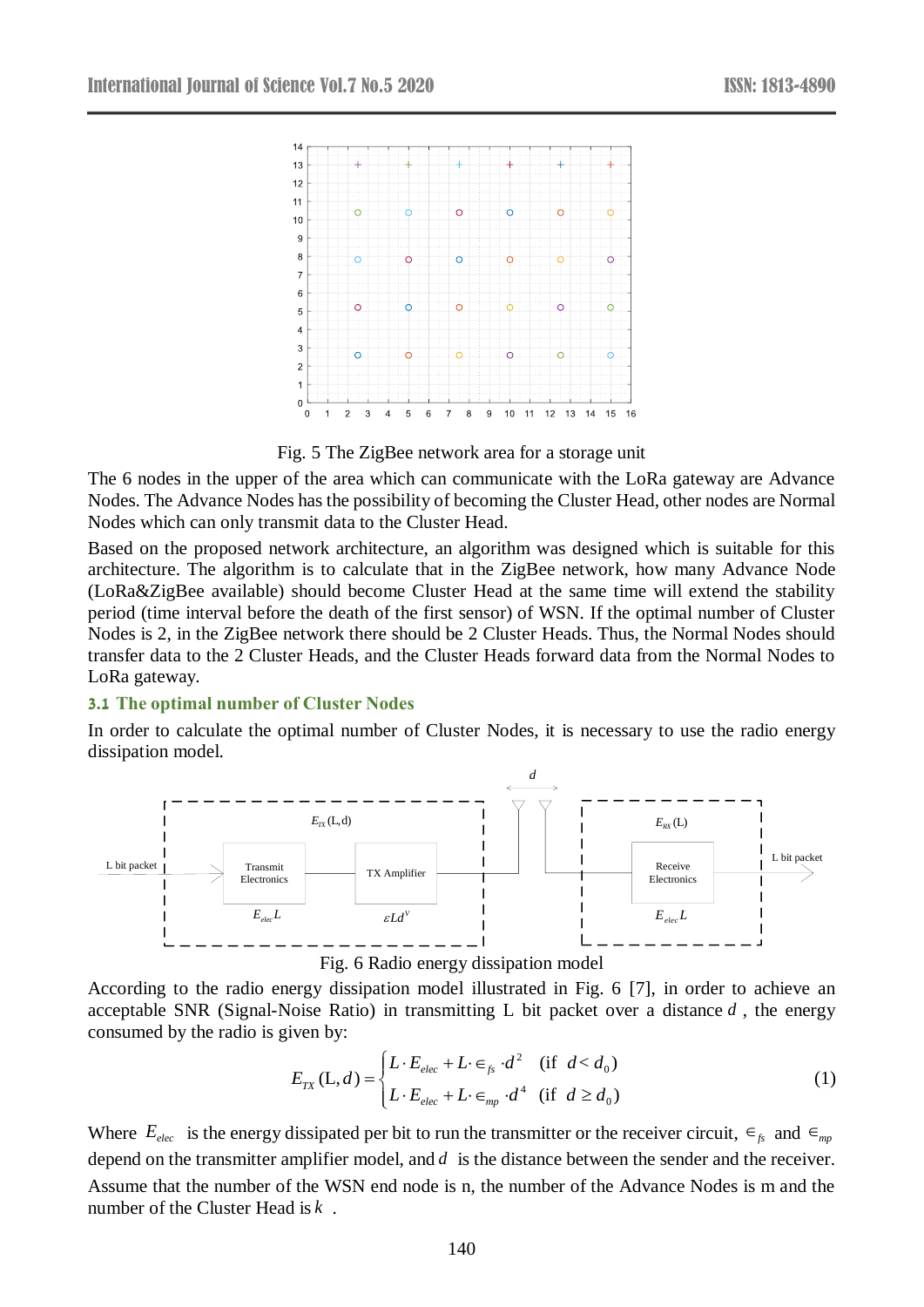Then the energy consumed by each Cluster Head in each round  $E_{CH}$  is:

$$
E_{CH} = L \cdot E_{elec} \cdot \left(\frac{n-m}{k} - 1\right) + L \cdot E_{DA} \cdot \left(\frac{n-m}{k} - 1\right) + L \cdot E_{elec} \cdot \frac{n-m}{k} + L \cdot \epsilon_{fs} \cdot d_{toGW}^2 \tag{2}
$$

Where  $E_{DA}$  is the energy dissipated of data aggregation,  $d_{\textit{toGW}}$  is the distance from Cluster Head to LoRa gateway. The energy consumed by each Advanced Node during each round  $E_{<sub>AN</sub>}$  is

$$
E_{AN} = L \cdot E_{elec} + L \cdot \epsilon_{fs} \cdot d_{\text{toGW}}^2 \tag{3}
$$

The energy consumed by each Normal Node during each round  $E_{NN}$  is

$$
E_{NN} = L \cdot E_{elec} + L \cdot \epsilon_{fs} \cdot d_{\text{noCH}}^2 \tag{4}
$$

Where  $d_{\text{noCH}}$  is the distance from Normal Node to the Cluster Head.

The sum of the distances of all Normal Node to the Cluster Head is

$$
T\left[d_{\text{toCH}}\right]^2 = \iint \left(x^2 + y^2\right) \cdot \rho\left(x, y\right) dxdy \tag{5}
$$

$$
T\left[d_{\text{toCH}}\right]^2 = \int_0^{\frac{6.24}{k}} \int_0^{6.26} x^2 + y^2 \, dy \, dx = \frac{\left(26 \cdot 6\right)^3}{3} + \frac{\left(6 \cdot 24\right)^3}{3 \cdot k^3} \tag{6}
$$

Where  $\rho(x, y)$  is the WSN end nodes distribution. Thus, the total energy consumed by each cluster in each transmission cycle *Ecluster* is

$$
E_{cluster} \approx E_{CH} + \left(\frac{n-m}{k} - 1\right) \cdot E_{NN}
$$
\n(7)

The total energy dissipated of the ZigBee network  $E_{tot}$  is:

$$
E_{\text{tot}} \approx k \cdot E_{\text{cluster}} + (m - k) \cdot E_{\text{AN}} \tag{8}
$$

By differentiating  $E_{tot}$  with respect to k and equating to zero, the optimal number  $k_{opt}$  of constructed clusters can be found.

$$
k_{opt} = \sqrt[4]{\frac{(n-m)(6 \cdot 2.4)^3}{d_{\text{obs}}}}
$$
(9)

#### **4. Design of the routing algorithm**

According to equation (9),  $k_{opt}$  is depend on the number of the Normal Nodes and the  $d_{\text{obs}}$ . The MATLAB be used to calculate the  $k_{opt}$  in different  $d_{\text{obs}}$ . The number of the containers in a storage unit is 30. So the number of the end node in a ZigBee network is 30 and the Advance node is 6. The  $n-m$  in the equation (9) is 24. According to equation (9) the  $k_{opt}$  related with  $d_{\textit{toBS}}$ . MATLAB was used to calculate the  $k_{opt}$  with different  $d_{\text{t} \text{obs}}$ . As shown in Fig. 6(a), the  $k_{opt}$  depends to the distance from Advance Node and LoRa gateway.

MATLAB is used to simulate this routing algorithm and compare with directly transfer the data. We simulate the WSN in an area with dimensions  $15m \times 13(m)$ . The population of the nodes n is equal to 30 and the Advance Nodes m is equal to 6. The way nodes are distributed over the field is illustrated in Fig. 5. The distance from Cluster Head to LoRa gateway  $d_{\text{obs}}$  is (instead of =)1(km). According to the results in Fig. 6(a), the optimal number of Cluster Node  $k_{opt} = 2$ . We assume the radio characteristics as shown in Table 1 [8].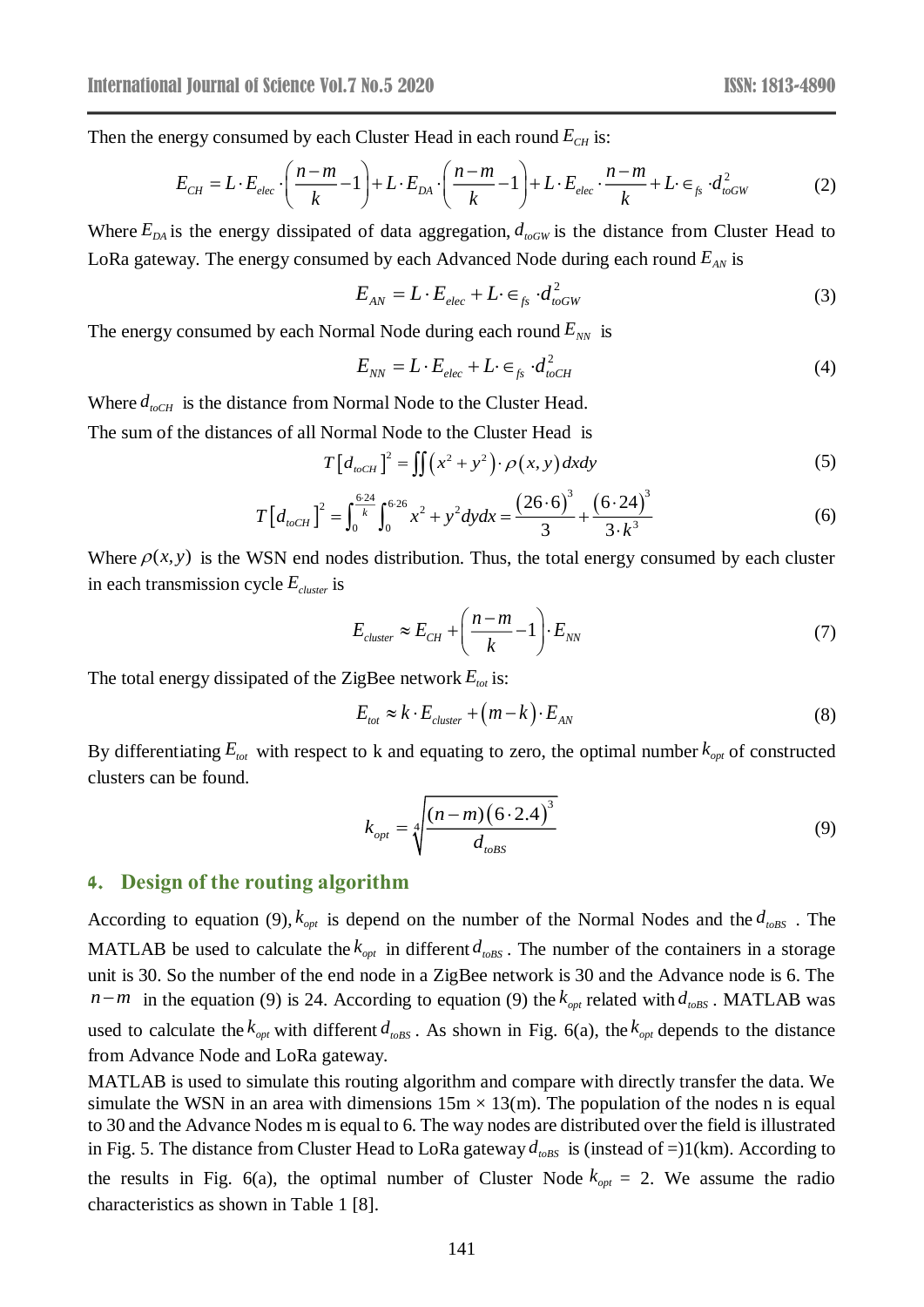| Table 1 Radio characteristics                |                       |                           |                                               |
|----------------------------------------------|-----------------------|---------------------------|-----------------------------------------------|
| Transmitter Electronics Receiver Electronics |                       | Data Aggregation          | <b>Transmit Amplifier</b>                     |
| $E_{elec} = 50nJ/bit$                        | $E_{elec} = 50nJ/bit$ | $E_{DA} = 5nJ/bit/signal$ | $\epsilon_{\rm fs} = 10 \, pJ / \, bit / m^2$ |





Fig. 6 (a)The optimal number of cluster nodes (b) The throughput from cluster head to the LoRa gateway

As shown in Figure 5.5 (c), the blue line shows the number of the dead nodes when using direct transmission and the green line shows the number of the dead nodes when using energy is balanced. The death node will appear earlier when using direct transmission. When use the energy balanced algorithm, the stable period of the network is longer than the direct transmission.



Fig. 7 (c) The number of dead nodes in the ZigBee network (d) The number of alive in the ZigBee network

### **5. Conclusion**

Considering the container stacking rules, a network architecture that is suited for reefer containers IoT system and the system architecture was designed in this work. With the help of this WSN end node architecture, the WSN end node is possible to transmit the data by using ZigBee and LoRa joint technology. The WSN communication architecture provides the capability for the WSN end node to transfer the data to the LoRa gateway even if the LoRa communication link of the WSN end node is blocked by other containers. In this work, the energy dissipation model of the container WSN was